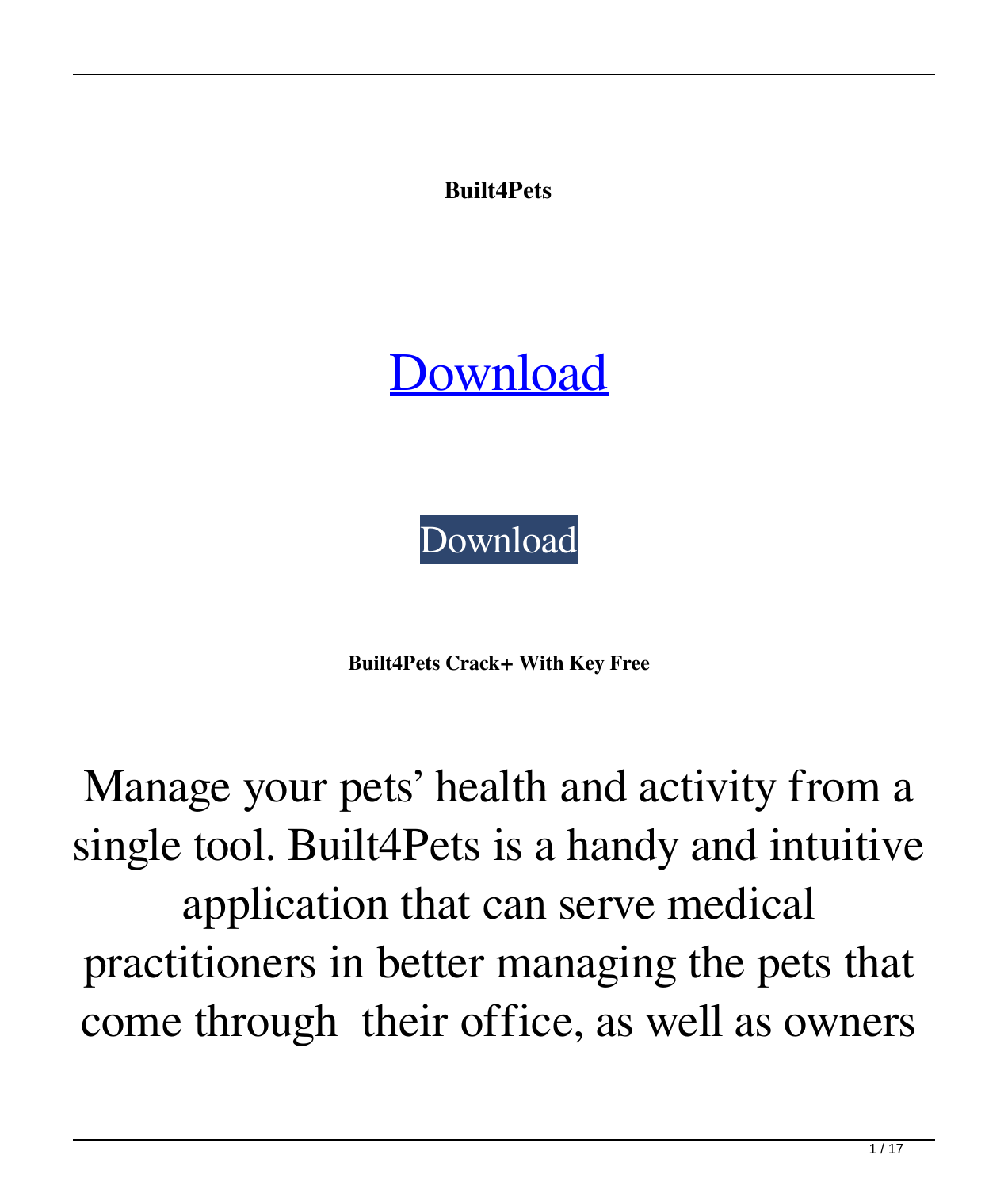who wish to have a better grip on their animals' health. Entertain your pet or assist a loved one through events Built4Pets is an easy to use application that helps you monitor your

pet's personal information. In the main dashboard, you can switch between 'Records',

'Provider' and 'Pets' sections. The 'Pets'

section enables you to load images and change the profile name. Built4Pets is an easy to use application that allows you to track and manage your pet's diet, health and habits. The application keeps a record of all the vaccines and medications that your pet has taken, both on a monthly basis and as they grow older.

Built4Pets Features: - Track and manage your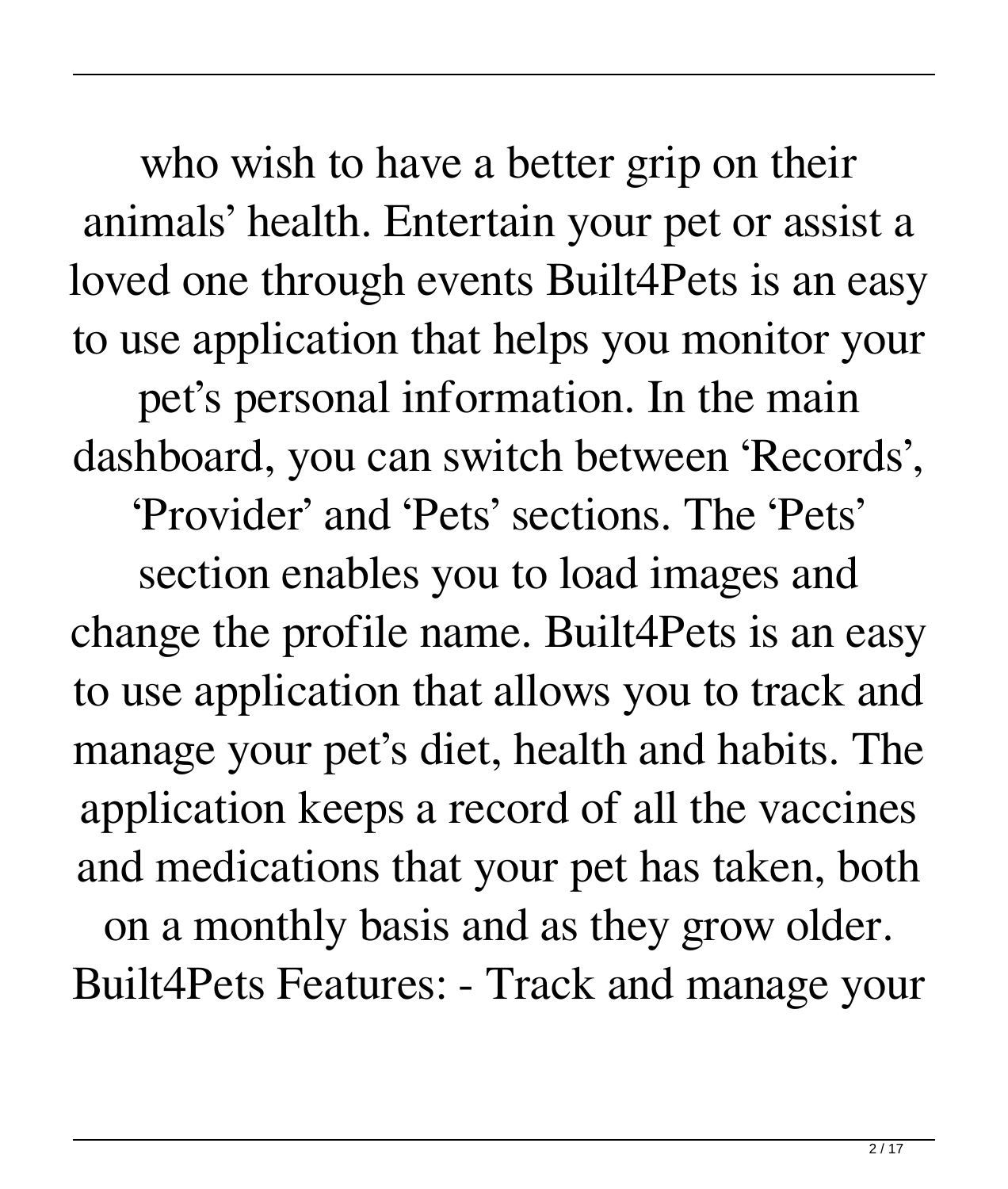pets' food and activity from a single tool. - Access the genealogy of your pet and view its medical issues. - Change the profile name and upload images. - View and manage vaccines, medication, diet, medical visits and behavior from a single tool. Software Description: Acronis True Image Business Edition 2017 is a perfect solution for both home and small business users. It can back up your data, clean up your disk space, repair damaged files and restore your PC to a previous state. With Acronis True Image Business Edition 2017, you get a complete and reliable backup and restore system. Acronis True Image Business Edition 2017 supports multiple image types,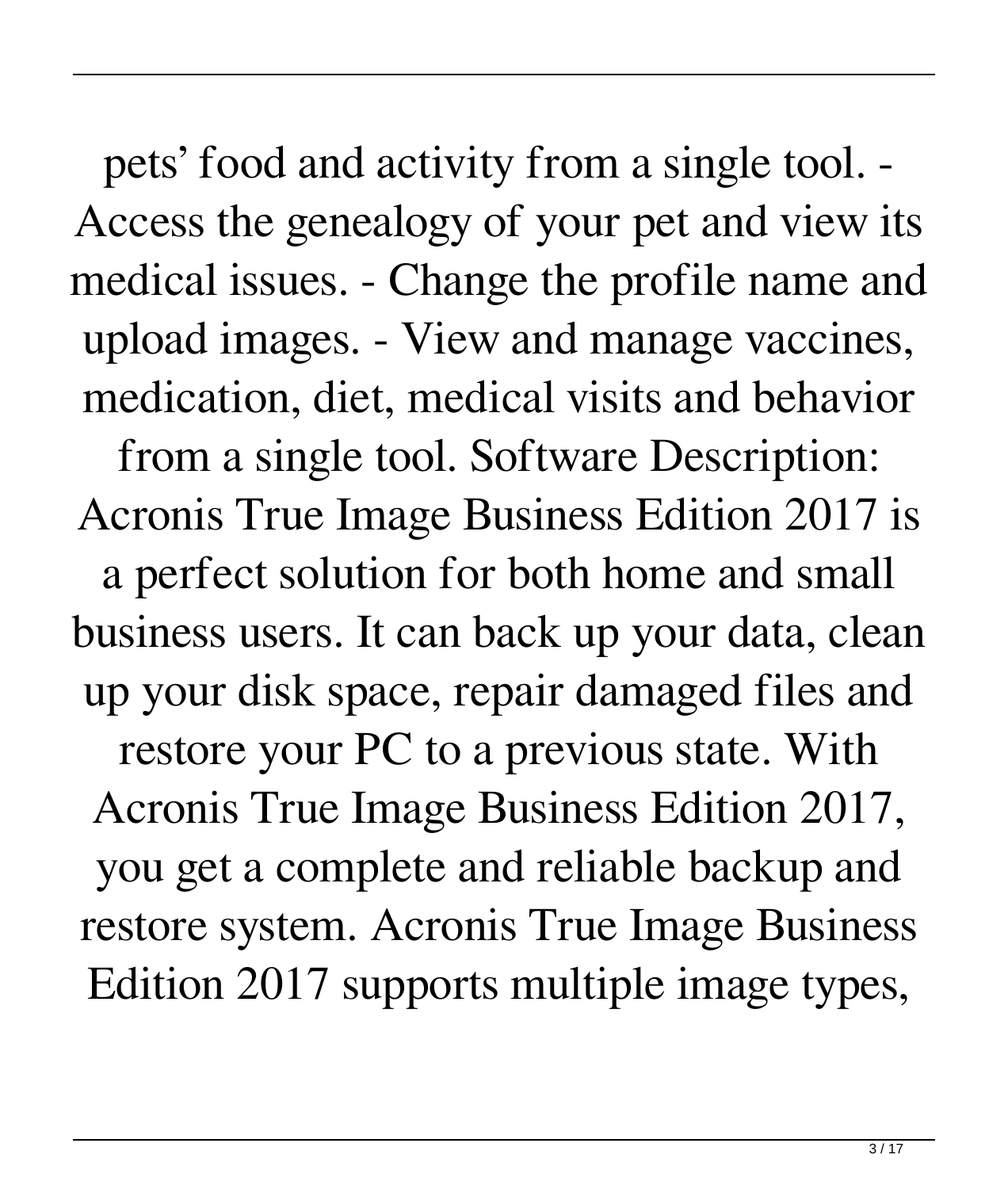like archives, byte-level, RAR, ZIP, tar, ISO and bz2 files. The multi-image technology also allows you to restore up to four images. Moreover, you can have two recovery points for each image. So, with a single click, you can restore any file and create a differential image. Software Description: CCleaner is a free, open-source Windows PC optimization utility. It allows you to clean unused files from your PC. It also removes bloatware, registry entries, temporary files and caches. CCleaner can also speed up your PC. The program gives you the chance to choose what and how much data to be removed. With just a few clicks you can remove unnecessary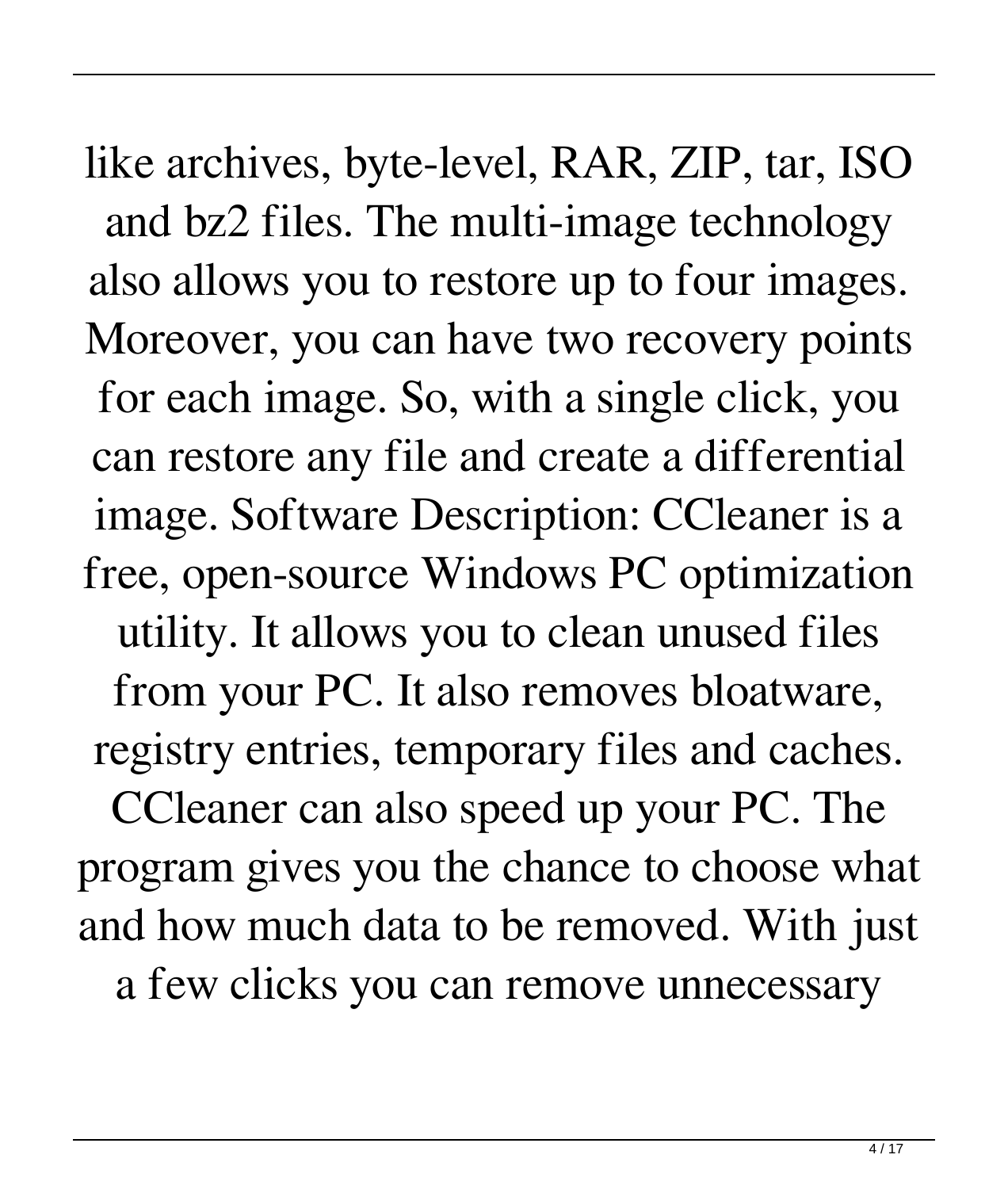## files, free

**Built4Pets Crack With Registration Code (Latest)**

KEYMACRO is a powerful macro recording and repeating tool for Windows. It is an advanced macro recorder, an intuitive recorder and a comprehensive repeating tool. KEYMACRO is an easy to use and powerful, very flexible, easy to learn tool with a full set of features for recording and repeating. You can record your keyboard keysstrokes to the clipboard (Windows 7) or the clipboard buffer (Windows Vista/XP). All the recorded keys will play the recorded keystrokes and repeat the recorded keys the specified times.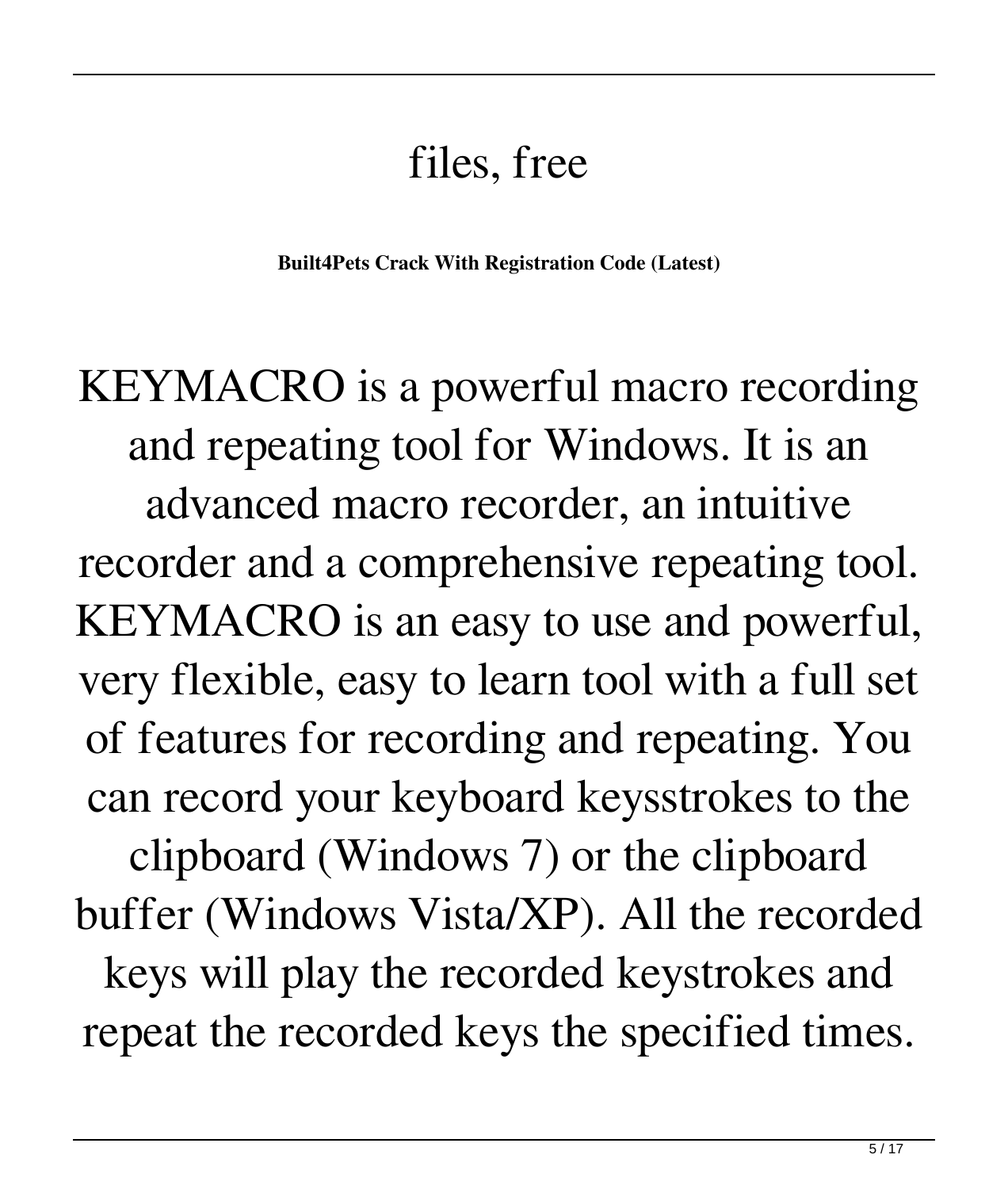If you want to play the recorded keys while recording, you can define the key for recording in a user-defined function. You can also define a function for stopping recording and playing. After recording, you can paste the recorded data back to the system clipboard or another application to copy the recorded data. You can define the paste function. It's very easy to use and powerful. KEYMACRO is intended for users who want a user-defined function keys or functions. Main Features: 1. Record and replay your keyboard keys/functions in keystrokes. - Record your keyboard keys/functions in keystrokes by User-defined function. - The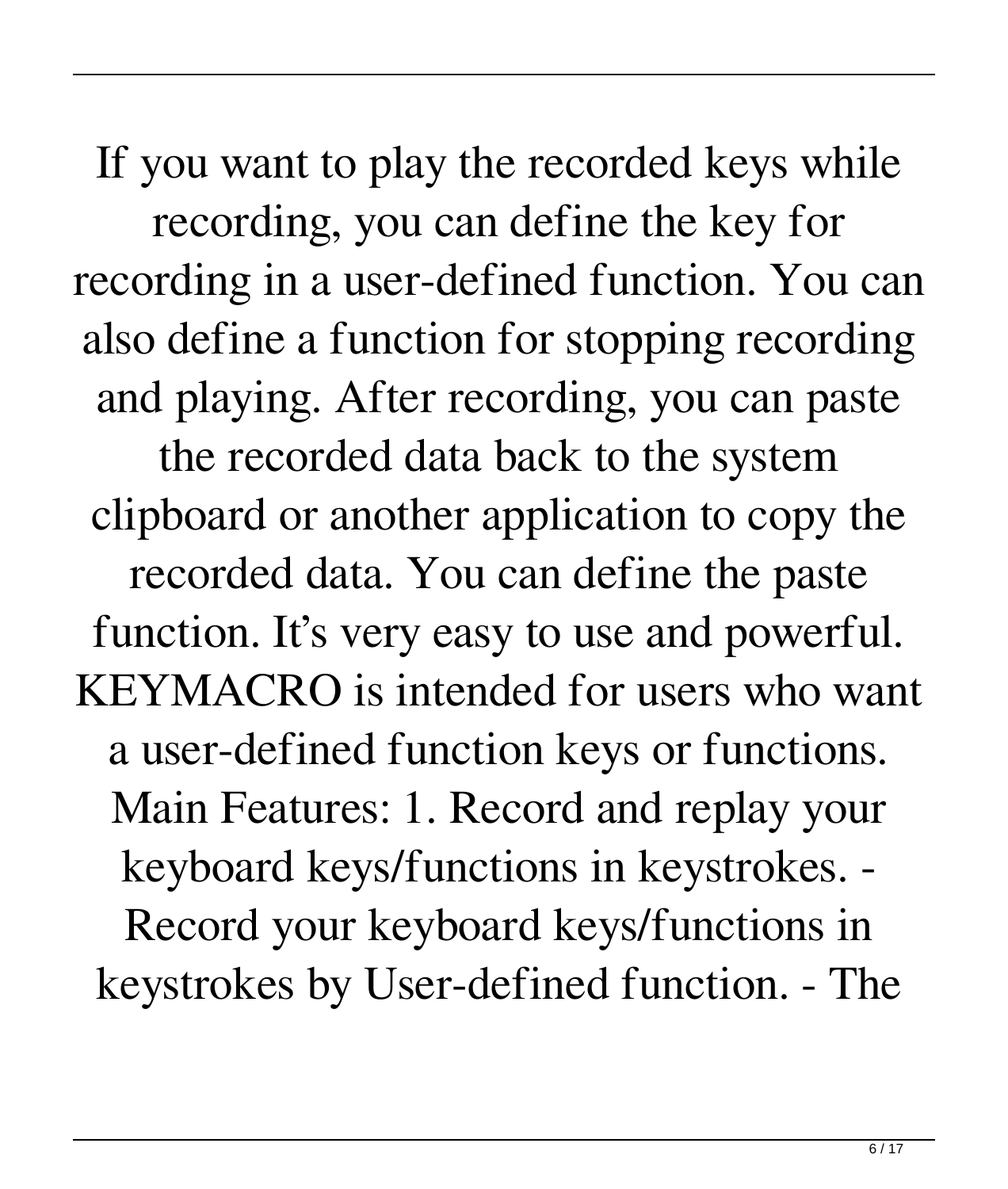recorded data can be copied by pasting to the clipboard or to another application. - The recorded data can be played by pasting back to the system clipboard or to another application. - The recorded data can be played while recording by using pre-defined function. 2. Record and replay your keyboard keys/functions in 'sequences'. - Record and replay your keyboard keys/functions in 'sequences' by user-defined function. - The recorded data can be copied by pasting to the clipboard or to another application. - The recorded data can be played by pasting back to the system clipboard or to another application. 3. You can create, delete and edit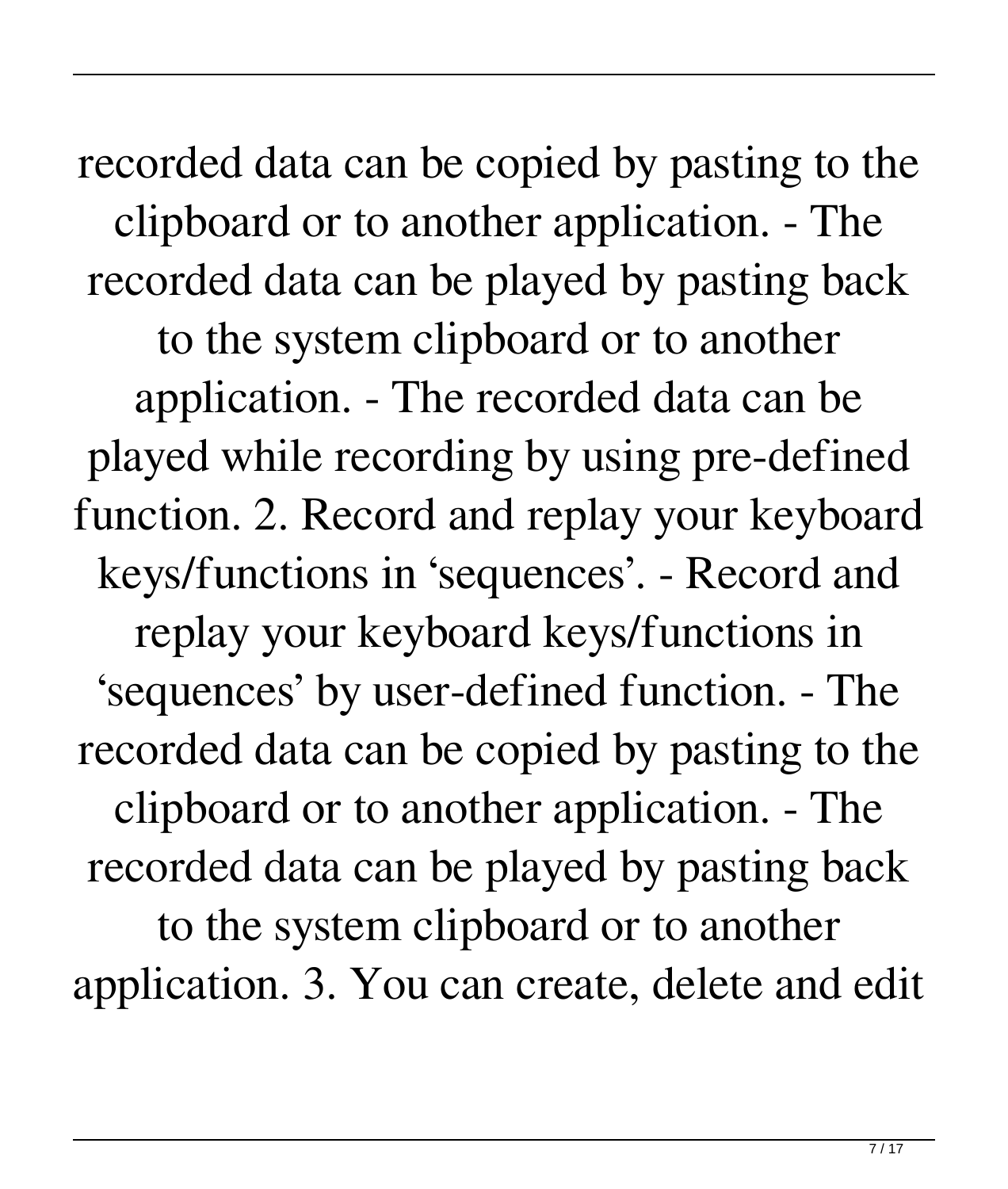a user-defined function. - You can create a user-defined function by using the default key and the command line function. - You can create a user-defined function by using the default key and the command line function. - You can delete a user-defined function by using the command line function. - You can edit a user-defined function by using the command line function. 4. You can define the key for recording in a user-defined function. - You can define the key for recording in a userdefined function. - You can define 81e310abbf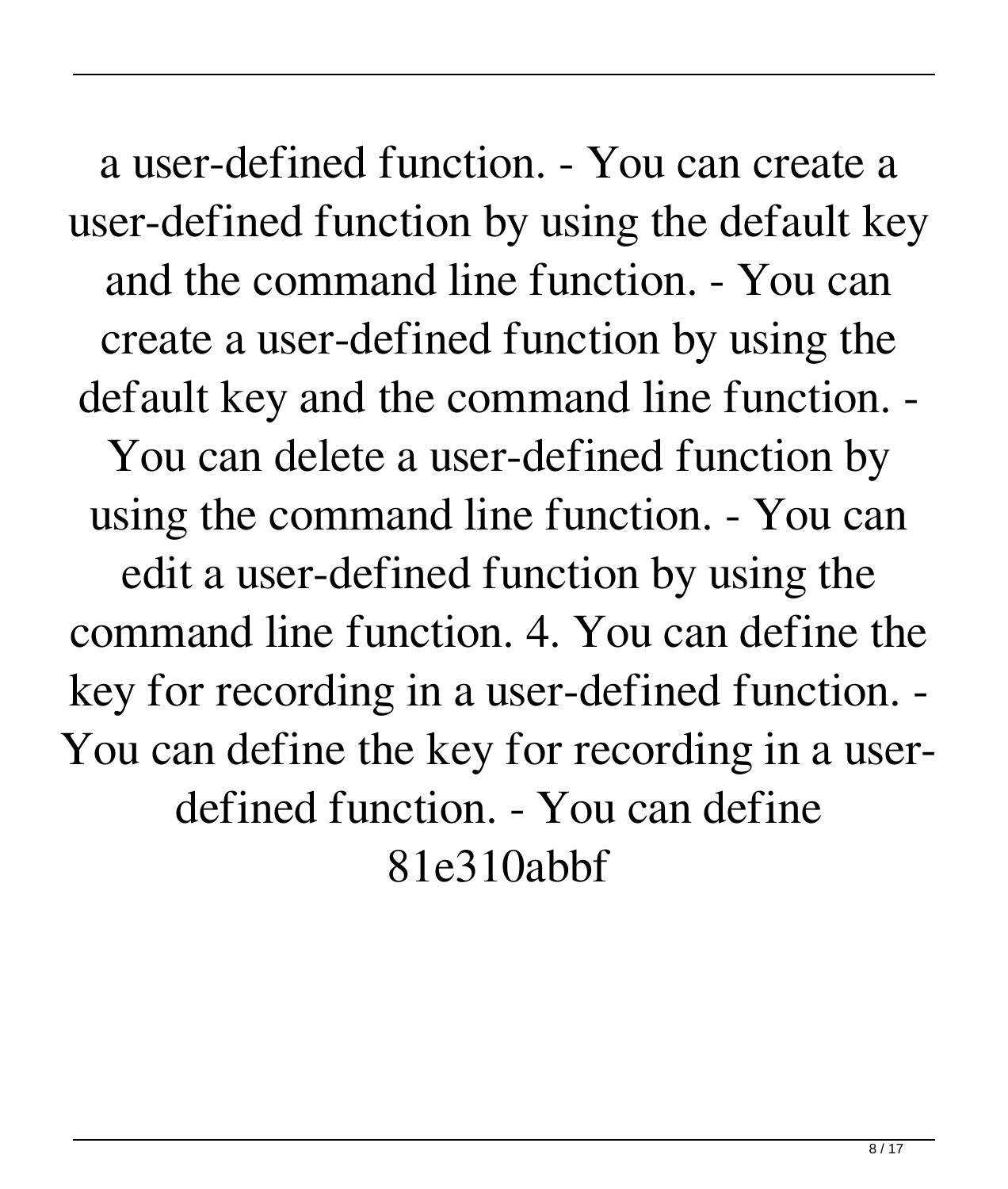Get the password for the Built4Pets Account and redeem the password using the link given in the email. Launch Built4Pets and Sign In, You will see the Login Screen as shown in the figure. Enter Built4Pets account email address and hit "Enter" key. Select the option "Change my Password" and hit "Enter" key. Change your Password and press "Enter" to Confirm the changed password. In the new Password field, write a new Password and Confirm it. Now start the Built4Pets software. Follow the instructions in the built4pet folder. (You will be asked to give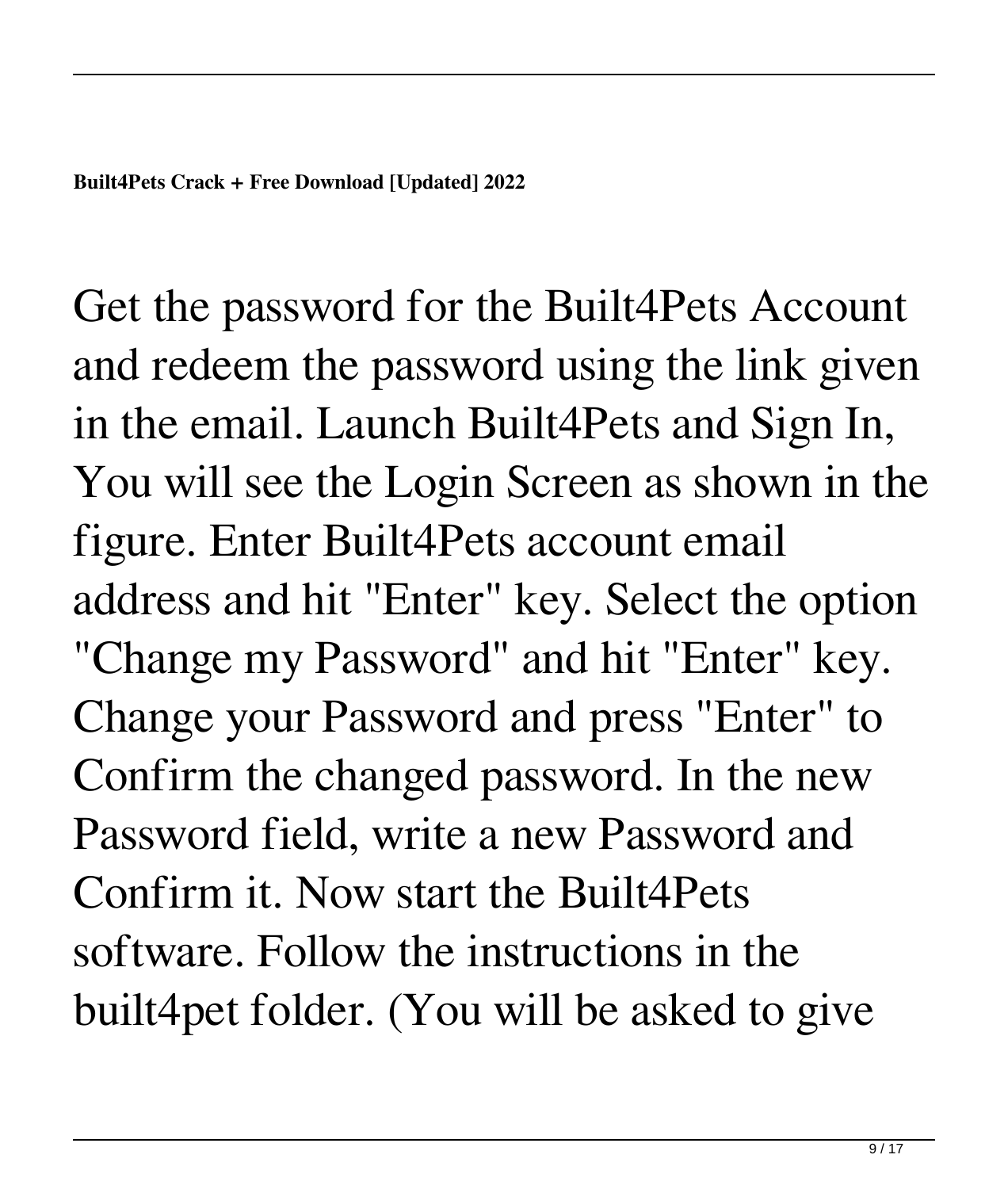permission to install the software) When Installation is completed, close the built4pet folder and then start the program again. To Sign In to Built4Pets, click on "sign in" button in the top right corner of the screen. Choose your account as shown in the figure, and enter the current password. Then click on "SIGN IN" button. Now Click on the "LOCK TO CURRENT PROFILE" button, as shown in the figure. Now you will be prompted to give permission to do so. Now the Built4Pets will be activated on your screen. You can now see the list of pets and their details from the built4pet account. To view and maintain details of a pet go to: "CLICK on PEDIGREE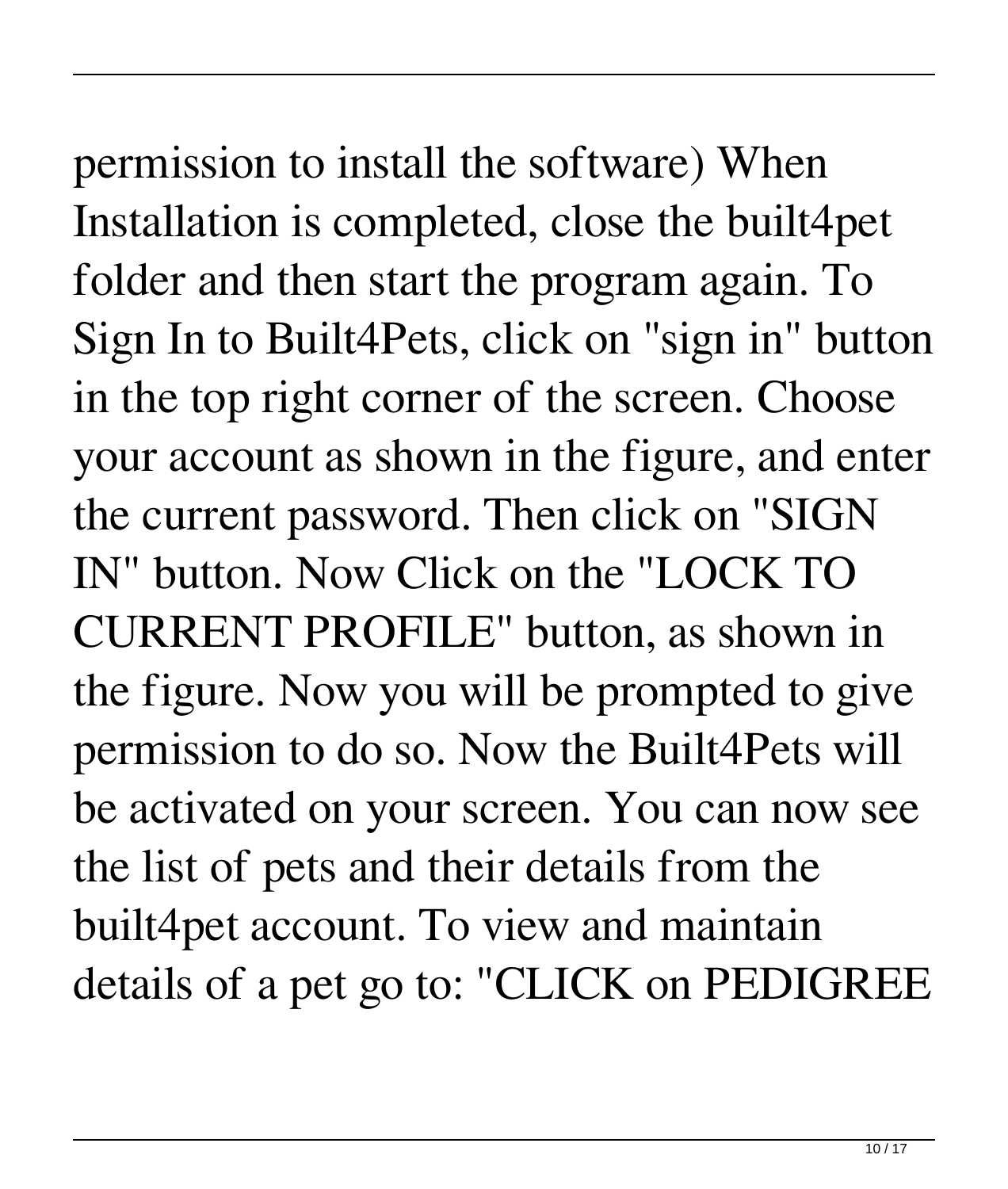VIEWER" as shown in the figure. Enter the pet name in the box. Click on "LOAD" button. This will show the details of the pet. \*\*Following step(s) are just for reference. You do not have to enter the specific data.\*\* Click on "RECORDS VIEWER" as shown in the figure. Enter the pet name in the box. Click on "LOAD" button. This will show the details of the pet. \*\*Following step(s) are just for reference. You do not have to enter the specific data.\*\* Click on "PROVIDER VIEWER" as shown in the figure. Enter the pet name in the box. Click on "LOAD" button. This will show the details of the provider. \*\*Following step(s) are just for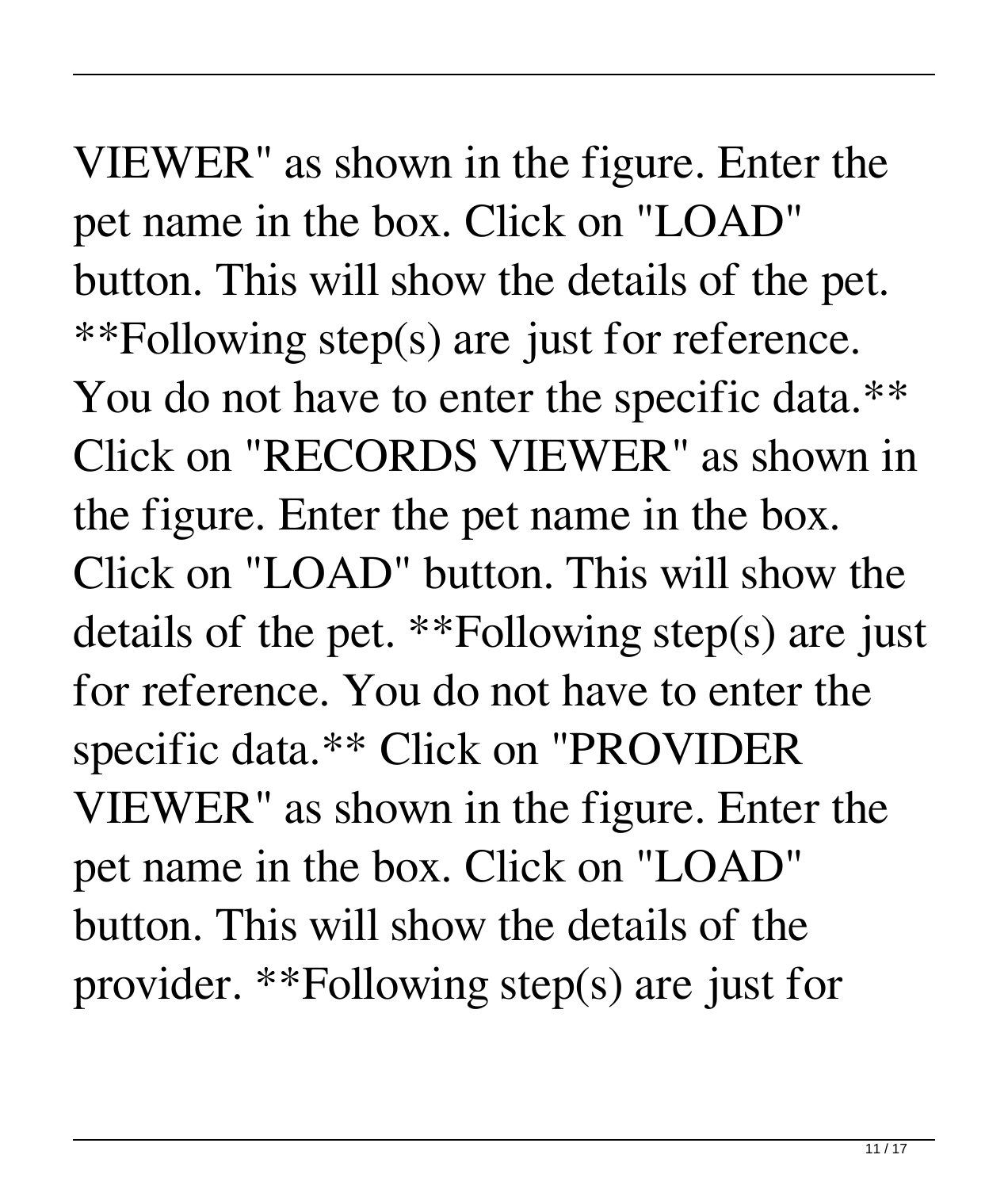## reference. You do not have to enter

**What's New in the?**

Built4Pets is an advanced yet easy to understand software solution that was designed to help you keep track of your pets' personal information, including medical issues, diet plan, vaccination status and various other such details. Intuitive and accessible usage The program does not require installation in order to function, so you can simply decompress the archive and run the executable to get started. You need to provide the credentials for your account or input 'pets', the default username, which can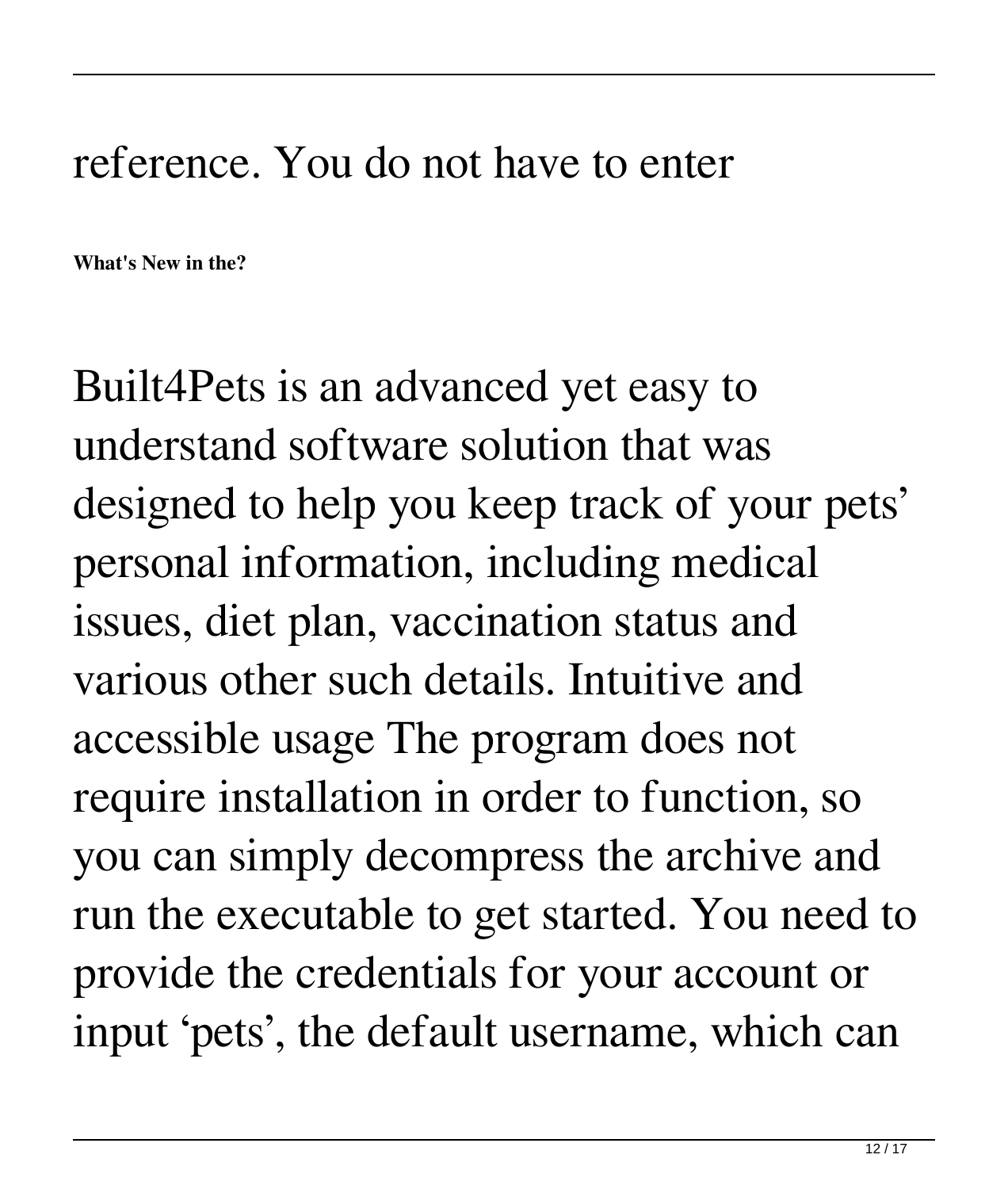later be changed. The main dashboard of Built4Pets allows you to switch between 'Records', 'Provider' and 'Pets', each section enabling you to monitor different aspects about the animal in your care. Track and manage one or several pets' health, habits and activity For starters, you will need to populate Built4Pets' database with initial information on each animal that you have, be it cat, dog, bird or other. It can later be further developed, as time passes, with newer data. For starters, you will need to enter the name, type, gender and breed, as well as the height, weight and coloring of the animal; you can also load a picture. Subsequently, you can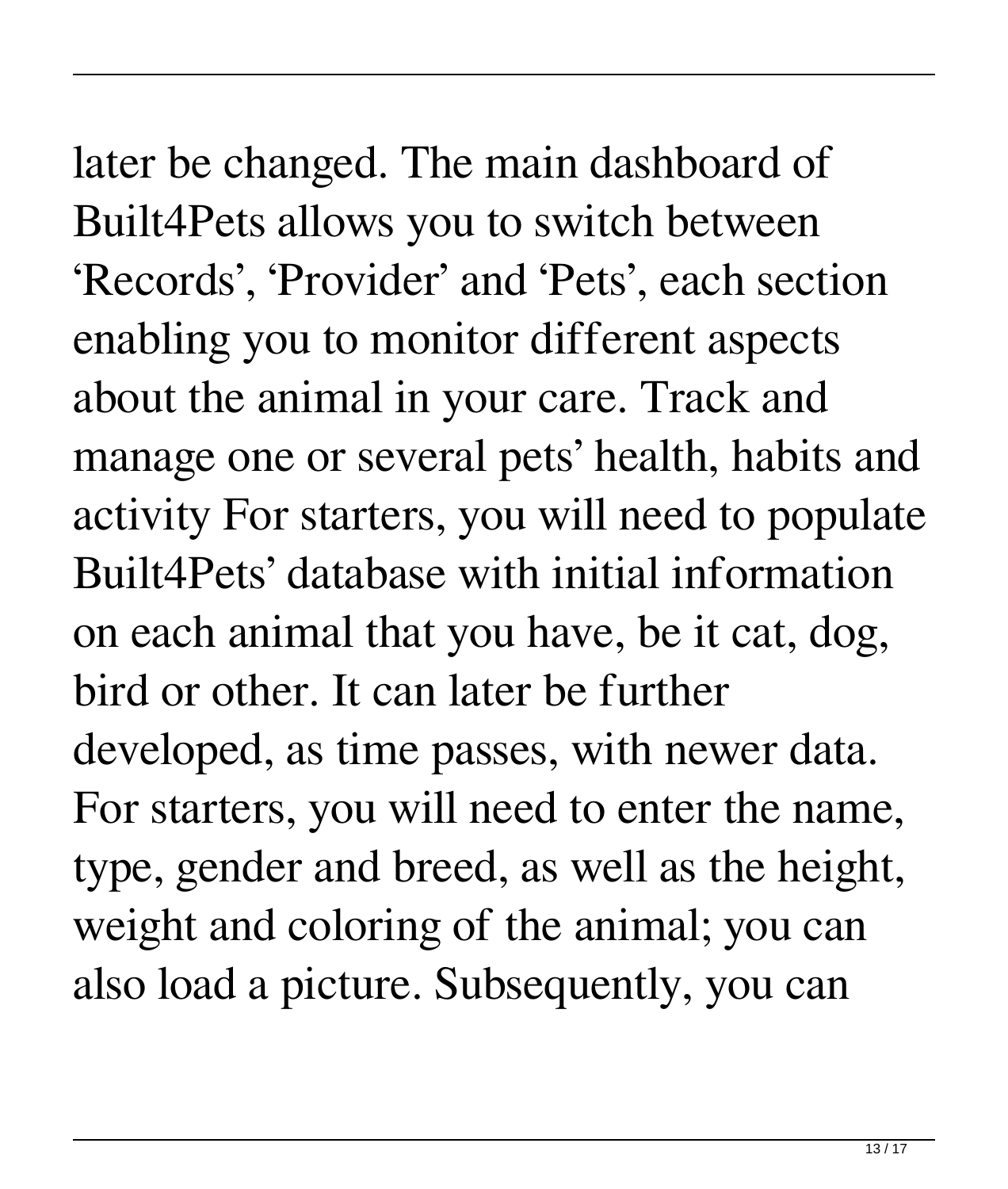begin adding information about its day to day activities in the 'Diary'. Also, you can complete its ancestry in the 'Genealogy' tab or supply details about its identification chip. At the same time, Built4Pets lets you keep track of vaccines, medication, diet restrictions and medical visits. In the 'Provider' section, you can input all the veterinary clinics or pharmacies that you regularly go to, their working hours and contact details. From the 'Records' tab, you can further manage medical issues concerning your companion and offer more detailed information. A useful tool for pet enthusiasts To conclude, Built4Pets is a handy and intuitive application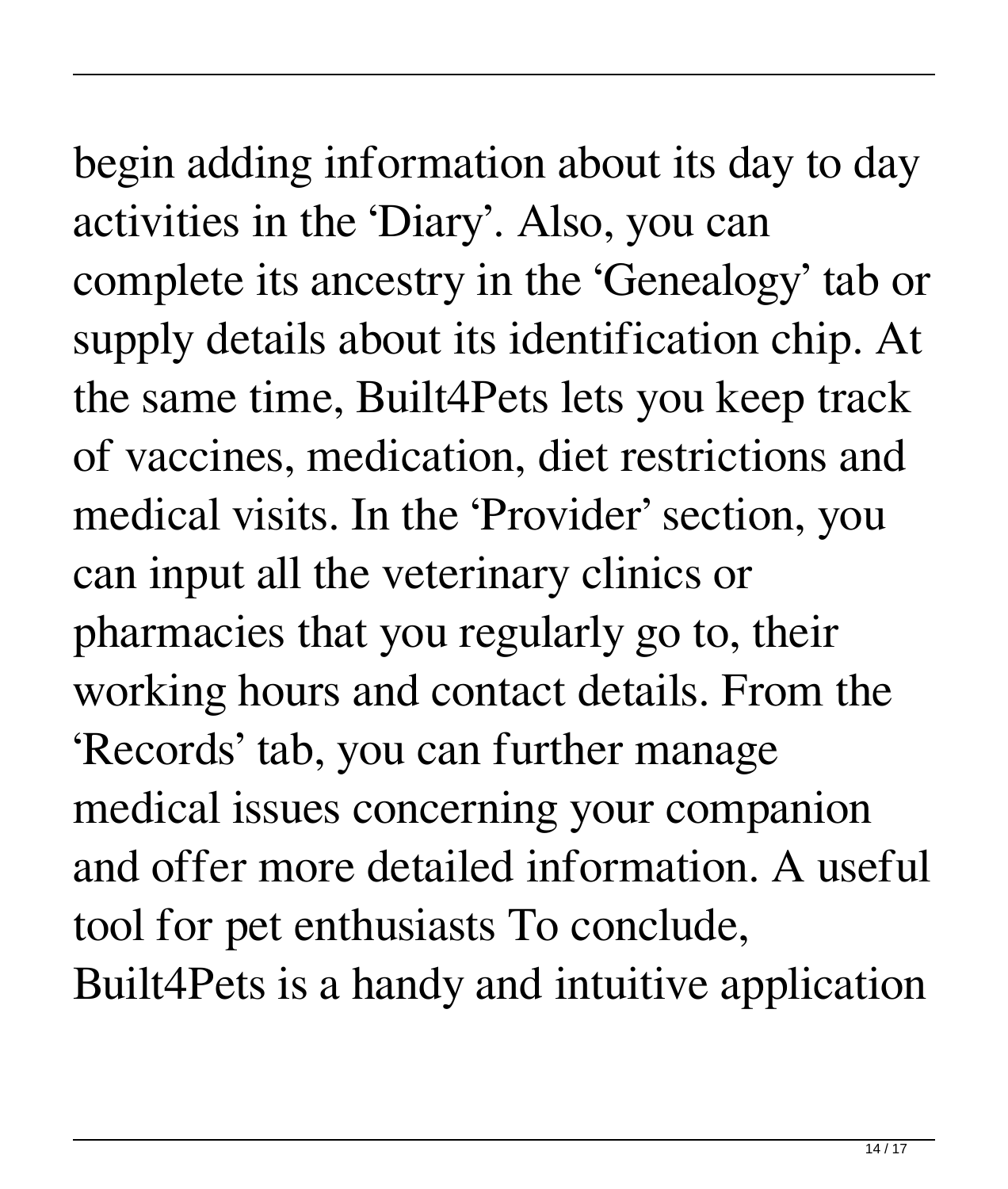that can serve medical practitioners in better managing the pets that come through their office, as well as owners who wish to have a better grip on their animals' health. After downloading the application, decompress and run the built4pets executable. You need to provide the credentials for your account. Enter 'cats' as the default name and choose the database type you wish to work with. If you are not familiar with this application and have concerns, please refer to the documentation found on its website. After downloading the application, decompress and run the built4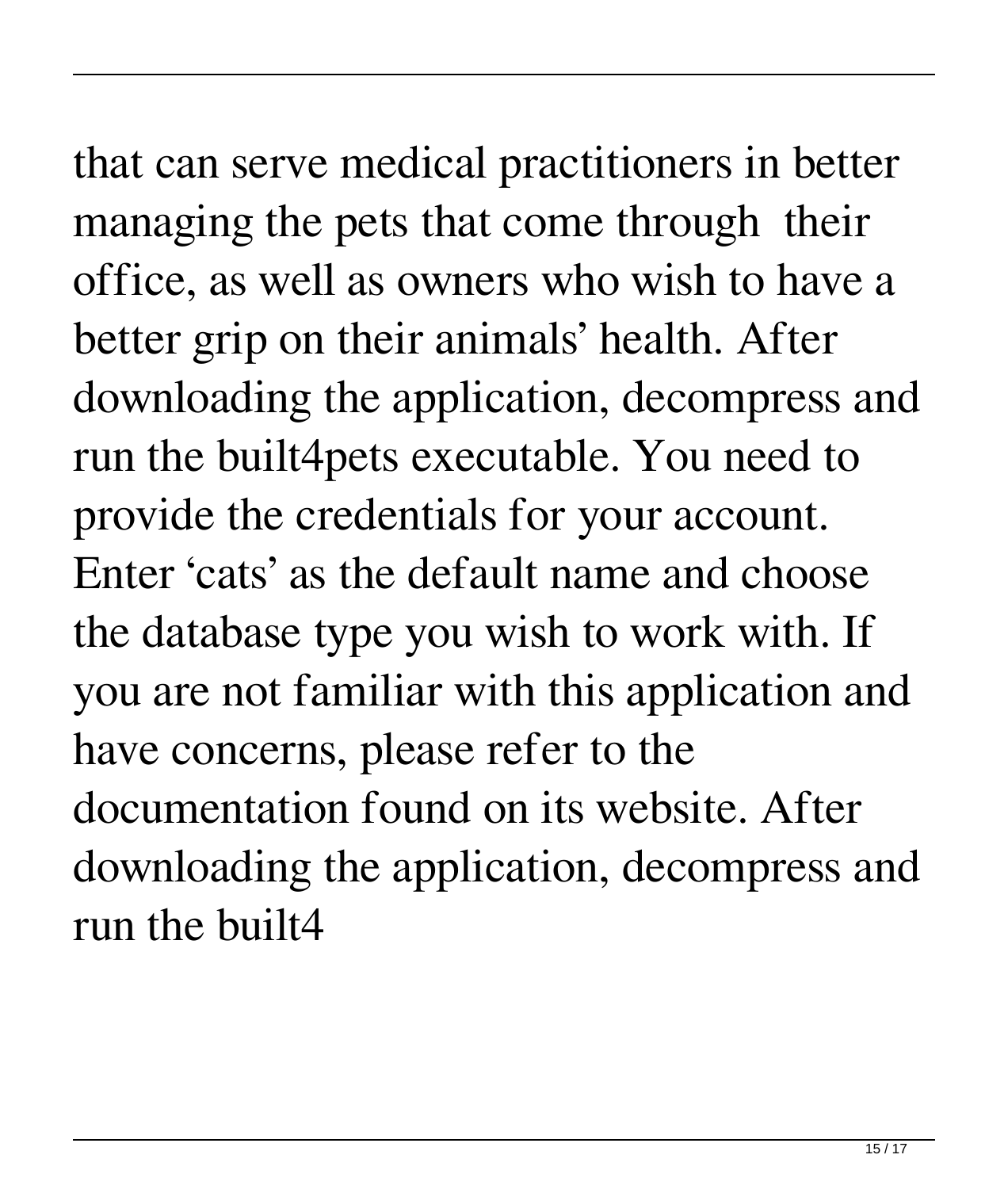**System Requirements For Built4Pets:**

Windows 7, 8, or 10. MacOS Catalina 10.15 or later, or (Snow Leopard) MacOS 10.6 or later. Intel based processor with 64-bit computing support. 8 GB RAM (64-bit), 16 GB RAM (32-bit). Installation Instructions: Note: USB flash drive is required for the ISO. The ISO is 8.3 GB in size and contains all of the required files to install Blur.exe (if it's not already on the

## Related links:

[https://gamedevnikhil.com/wp-content/uploads/2022/06/Movie\\_Info\\_Search.pdf](https://gamedevnikhil.com/wp-content/uploads/2022/06/Movie_Info_Search.pdf) <https://newsbaki.com/wp-content/uploads/2022/06/sanvani.pdf> <https://foaclothing.com/wp-content/uploads/2022/06/narobe.pdf> [https://www.liveagood.life/wp-content/uploads/2022/06/W32\\_ShipUp\\_Trojan\\_Removal\\_Tool.pdf](https://www.liveagood.life/wp-content/uploads/2022/06/W32_ShipUp_Trojan_Removal_Tool.pdf)